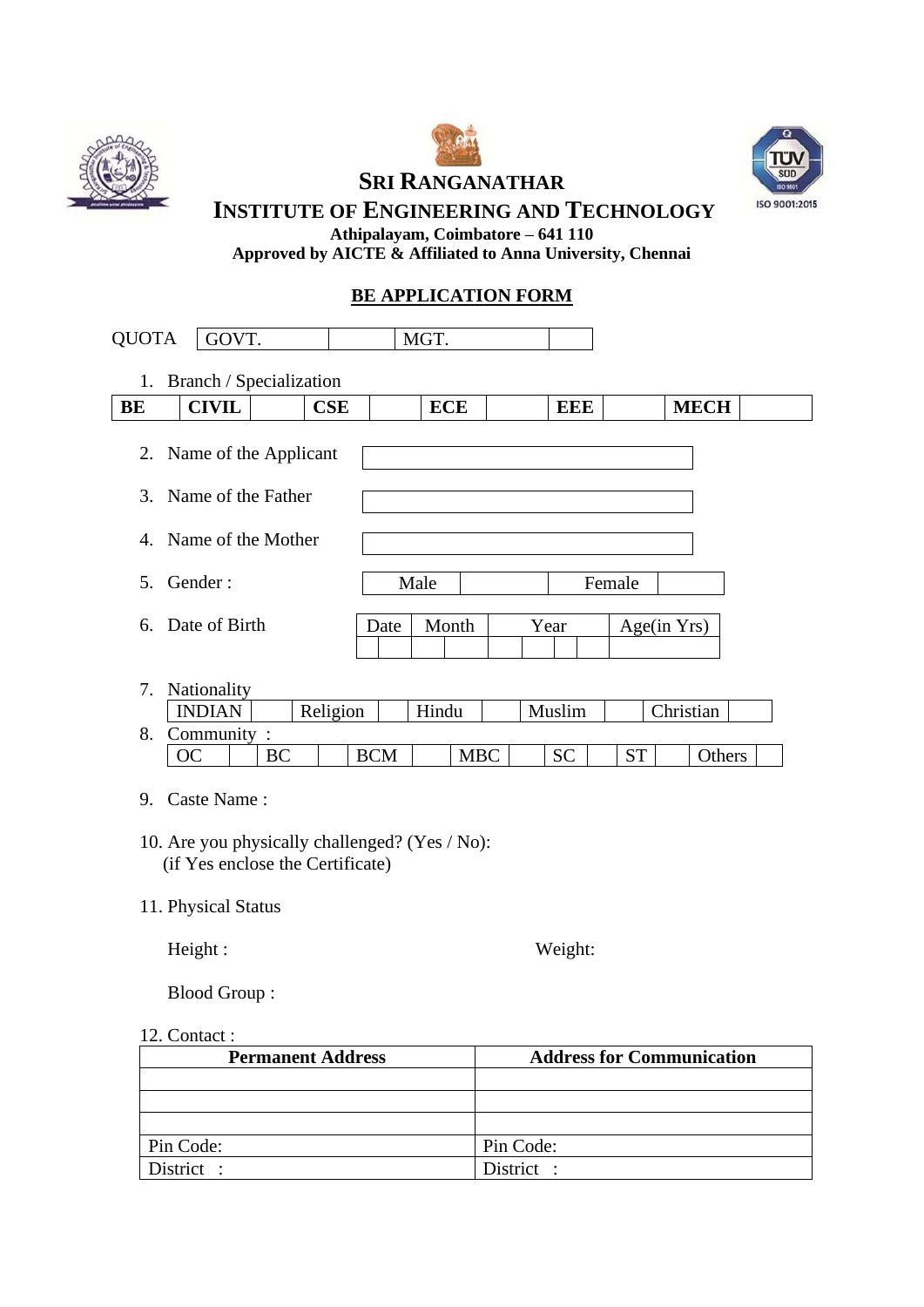- 13. Permanent Mobile No :
- 14. E-mail ID :
- 15. Mother Tongue :
- 16. Aadhaar Number :
- 17. Languages known

|       | Tamil | English | Malayalam | Hindi | Others |
|-------|-------|---------|-----------|-------|--------|
| Read  |       |         |           |       |        |
| Write |       |         |           |       |        |
| Speak |       |         |           |       |        |

#### 18. Studied VIII ,IX, X, XI, XII in Tamilnadu :

| <b>Class</b> | <b>Year of Passing</b> | <b>Name of the School</b> | <b>District</b> | <b>State</b> |
|--------------|------------------------|---------------------------|-----------------|--------------|
| VIII Std     |                        |                           |                 |              |
| IX Std       |                        |                           |                 |              |
| X Std        |                        |                           |                 |              |
| XI Std       |                        |                           |                 |              |
| X Std        |                        |                           |                 |              |

19. Academic Information

Name of the Board of Examination :

Year of Passing : HSC / Equivalent Register Number :

Medium of Instruction : Group of Code : 20. MARK  $(12<sup>th</sup> Std - Academic)$ 

Subject Mark Secured Total (Maths  $/100 +$  $Phy/50 +$ Che/50)(Cut-off) Year of Passing School Name Part- I English Maths Physics **Chemistry** Computer Science Biology Total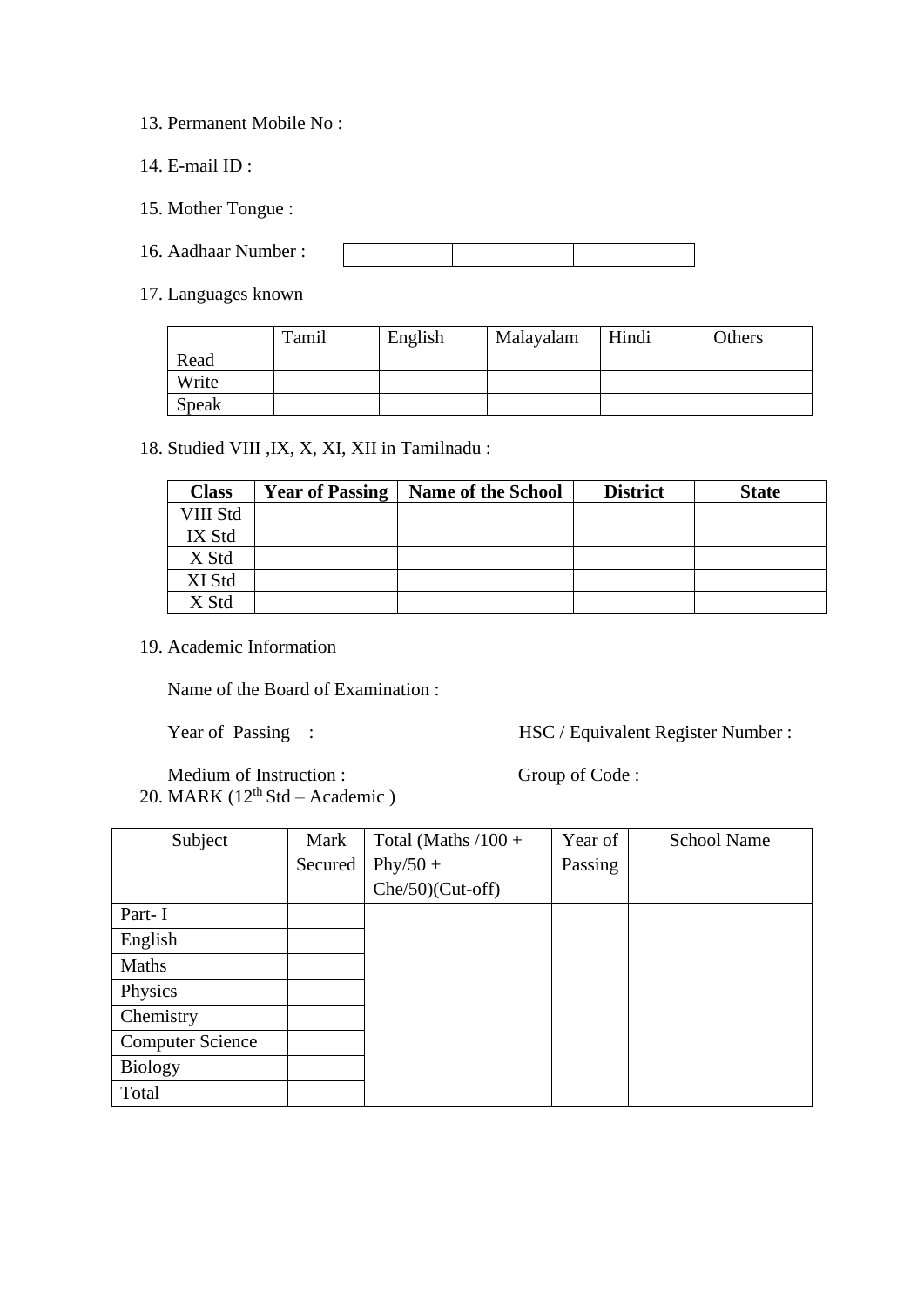# 21. MARK  $(12<sup>th</sup> Std - Vocational)$

| Subject                        | Mark    | Total (Maths /100   | Year of | <b>School Name</b> |
|--------------------------------|---------|---------------------|---------|--------------------|
|                                | Secured | $+$ Phy/50 +        | Passing |                    |
|                                |         | $Che/50)$ (Cut-off) |         |                    |
| Part-I                         |         |                     |         |                    |
| English                        |         |                     |         |                    |
| Maths                          |         |                     |         |                    |
| <b>Vocational Theory</b>       |         |                     |         |                    |
| <b>Vocational Practical-I</b>  |         |                     |         |                    |
| <b>Vocational Practical-II</b> |         |                     |         |                    |
| Total                          |         |                     |         |                    |

22. Furnish details on Distinction in Sports / NCC / NSS / YRC / RRC / Others :

NCC / NSS / YRC / RRC

- 23. Father's / Guardian Occupation & Annual Income :
- 24. Mother's Occupation & Annual Income :
- 25. Are you a first graduate in your family? ( yes / No ):
- 26. Details of Scholarship you already availed ? :
- 27. Hostel Required : ( Yes / No )
	- This Student's admission in the hostel is subject to the rules and regulations of the hostel deviation / non adherence, if any of hostel rules and regulations by the student she / he has to vacate the hostel immediately, without any notice. The Management decision is final and agree to the same.
- 28. Do you require college Transport ? ( Yes / No) (If Yes from Where) :
- 29. SRI Group Family Members : Yes / NO